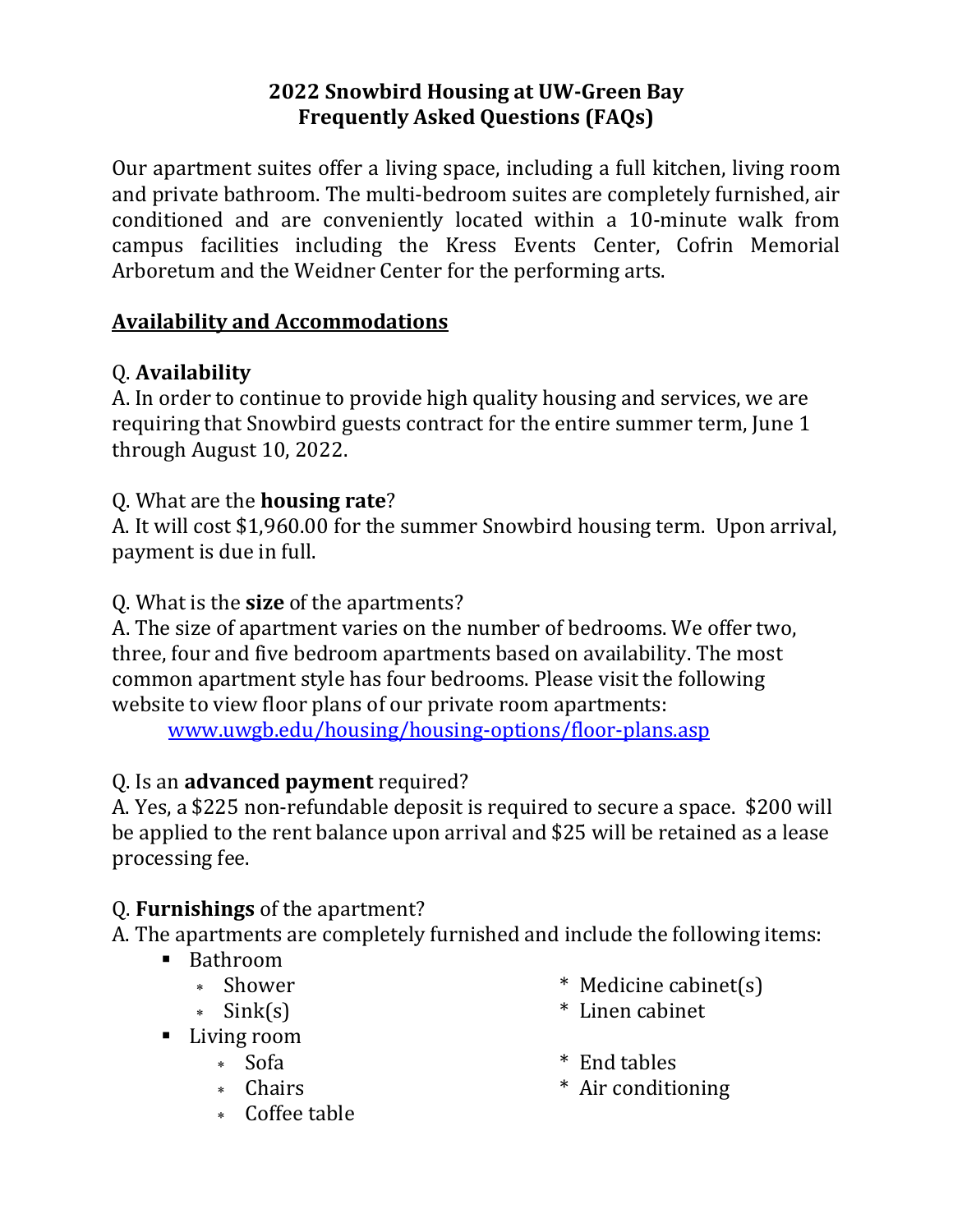- Dining room
	- Dining table with chairs or snack bar with stools
- $\blacksquare$  Kitchen
	- \* Full size refrigerator \* Pots and pans
	- \* Electric oven and range \* Coffee maker
	- Double sinks \* Toaster
	- Cabinet and countertop space \* Drinking glasses
	-
	- And more…
- Bedrooms (each includes)
	-
	-
	- \* One large wardrobe  $*$  Cable hook-up
- 
- 
- 
- 
- \* Dishes  $*$  Flatware
- \* One bed (twin long)  $*$  One desk with a chair
- \* One dresser  $*$  Internet access
	-

# Q. Are **linen and bedding** included?

A. Yes, each Snowbird will have linens (1 set per person) including bedding, towels, washcloths, a blanket and a bed spread.

## Q. Are the apartments **smoke-free**?

A. Yes, all of our facilities are smoke-free. Smoking is permitted outdoors, 30 feet from the building.

## **Campus Services Available**

## Q. Is **mail service** available**?**

A. Yes. You will be assigned a mailbox for use during your stay. The mailroom is located on the first floor of the Community Center – the building where Housing and Residential Education is located.

## Q. How do I make a **reservation**?

A. To reserve a space, complete the online application and return a signed, completed lease and advance deposit to Housing and Residential Education by the deadline.

Q. Is the **Kress Events Center** available to summer guests? A. Yes. Snowbirds can purchase monthly memberships as a Community Member or as a Senior Citizen. For more information, please visit [www.uwgb.edu/kress/.](http://www.uwgb.edu/kress/)

Q. Is the **Cofrin Library** available to summer guests?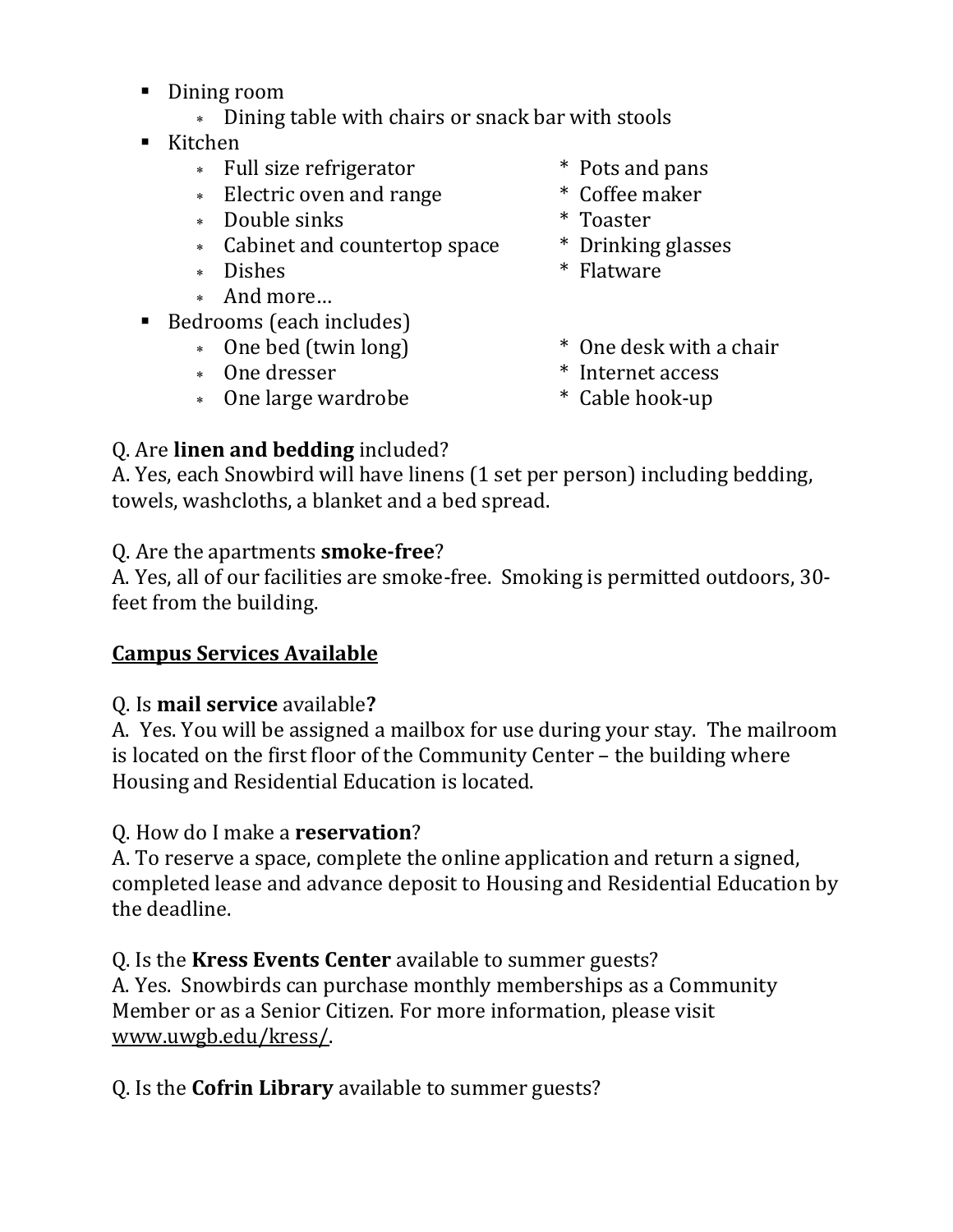A. Yes. Guests are welcome to access all Cofrin Library resources and are able to check material out by providing a photo ID and their UWGB Housing Guest Card. For more questions please contact the Cofrin Library at 920-465-2540.

### Q. Is **Shorewood Golf Course** open?

A. No. The University made the difficult decision to permanently close Shorewood Golf Course the summer of 2021.

### Q. Are **dining services** available?

A. Limit retail dining will be available using PassPoints or credit. Information on dining services and availability can be found at [http://www.uwgb.edu/dining/.](http://www.uwgb.edu/dining/)

Q. Is there **parking** close to the building?

A. There are parking lots adjacent to the buildings. A limited number of disabled parking spaces will be available for your use.

### Q. Is a **parking permit** required?

A. By completing the parking section of the lease agreement, you will automatically be registered for a parking permit. Snowbird guests will be financially responsible for each parking permit needed at the cost of \$40.00 per vehicle due upon arrival for check in. Disabled parking permits are required in posted areas. All posted signs about parking restrictions apply and are enforced for both students and guests throughout the summer.

### Q. Is there **internet access** in the apartments?

A. Yes, high speed wireless internet service, a cable if necessary, and instructions are provided at no extra cost.

### Q. What type of **cable access** is available?

A. Currently, apartments are cable-ready and a cable cord can be provided upon request. This service is provided at no extra cost and includes 65 channels. However, televisions are not included. All televisions must have a built-in QAM tuner to be compatible with our current cable television service. Please refer to the product owner's manual or manufacturer's website for more information. Please be advised our cable contract expires mid-summer and may not be renewed.

Q. Are there any **laundry services** available?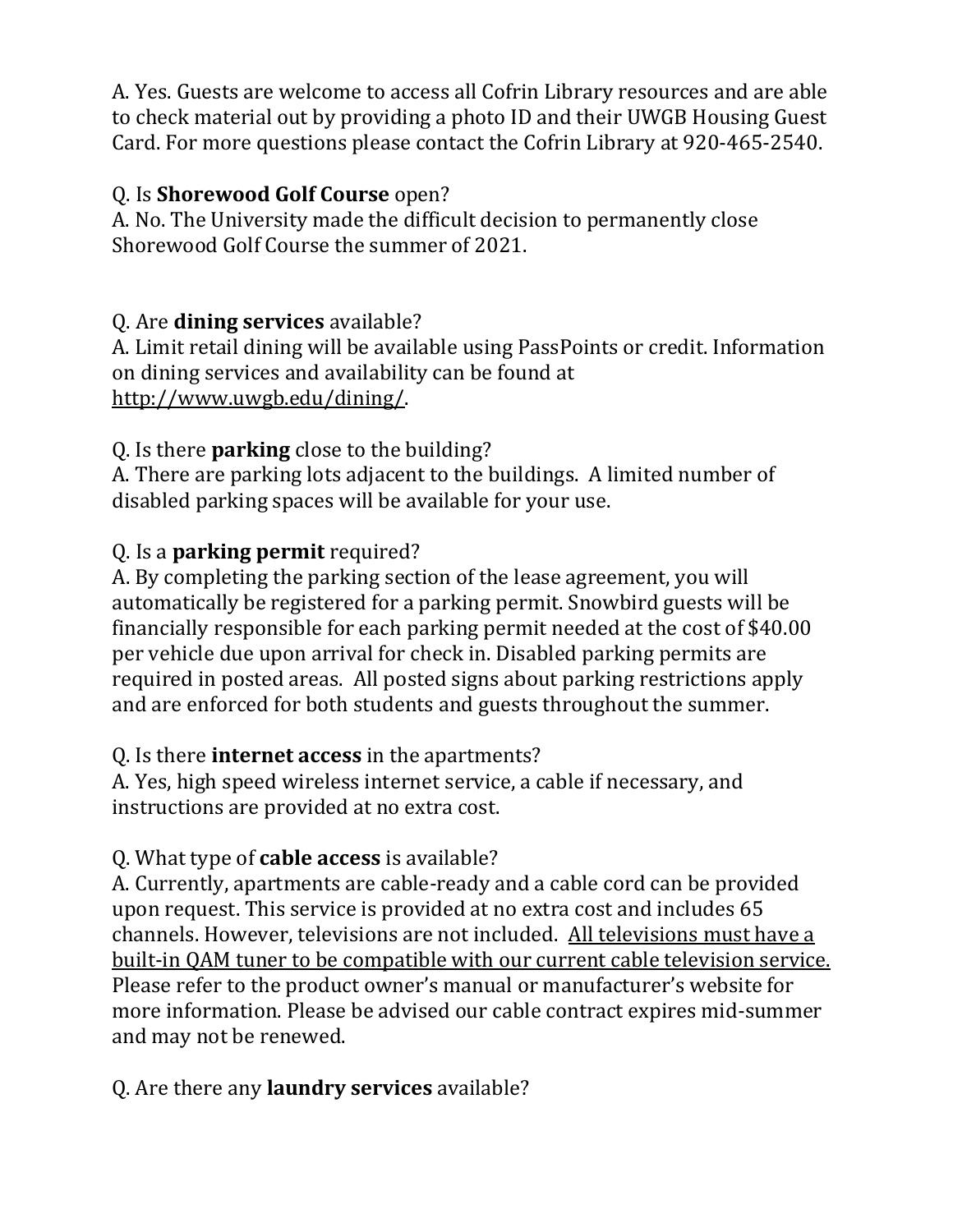A. Yes, there is a laundry room on the first or second floor of each building. Each modern laundry room has four washers and four dryers. Starting this summer, laundry will be included in the cost of rent.

### Q. **What else is there to do in the area**?

A. The Green Bay area offers many things to do around the area:

- The UW Green Bay Arboretum has over 5 miles of trails which encompass the scenic 700-acre site overlooking the bay.
- The Weidner Center, a 2,000-seat concert hall which brings in nationally known performers, is located on campus and only a few minute walk from housing.
- Communiversity Park is closely located to campus, and includes grills and picnic tables.
- Downtown Green Bay is a short drive from campus and includes restaurants and fine dining, movie theaters, shopping and many other fun and interesting attractions such as the Neville Public Museum and the National Railroad Museum.
- Lambeau Field, Don Hutson Center, and Packer Hall of Fame.
- Beautiful Door County is only a short drive and is a prime resort area with many outdoor recreational opportunities.